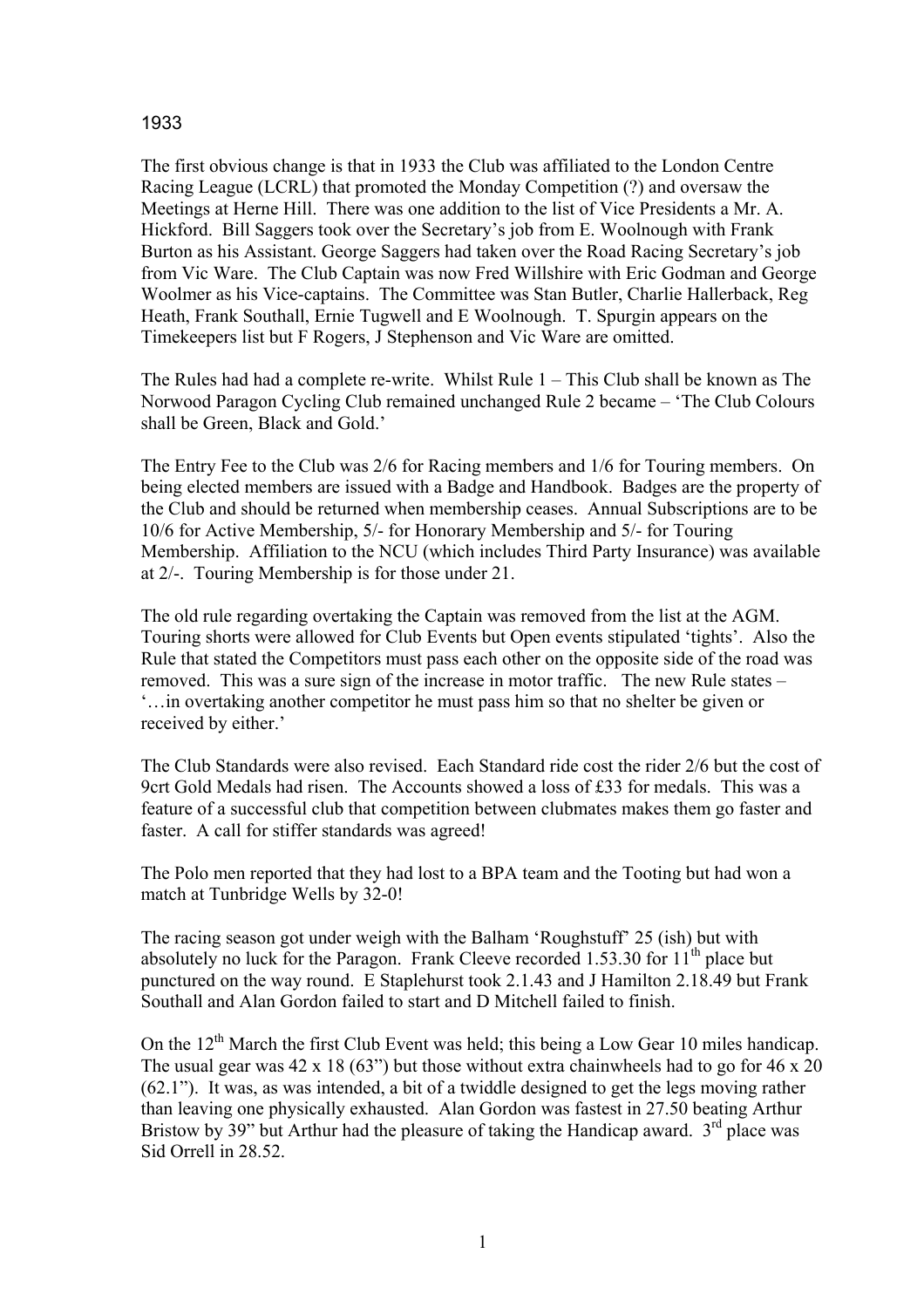The season really started for our top riders with a new event. The Calleva 'Medium Gear' 25 and in this riders were restricted to a gear of 72" (48 x 18 in modern parlance). Such was the popularity of this early season event that 270 entries were received for the 100 places. The small gear, that requires nimbleness of pedalling rather than brute strength, certainly reduced the spread of the field. Frank Southall won in 1.4.49 by only 16 seconds from Bevan (Highgate) with 15 riders in the next 3 minutes. Alan Gordon recorded 1.7.20 and Stan Butler 1.7.49 to ensure we took the Team prize.

Another large field of 202 riders entered the SCCU Clubs K-Z 25 on the 2<sup>nd</sup> April and with unrestricted gears (his normal 83" or 46 x 15) Frank Southall produced his 'normal' winning margin with a ride of 1.3.12. Harris (South Western) was  $2<sup>nd</sup>$  in 1.5.42 then with Stan Butler  $3^{\text{rd}}$  in 1.6.04 and Alan Gordon  $5^{\text{th}}$  in 1.6.19 we took the Team Prize again.

A note in the Minutes tells that one Arthur Sharp was admitted to the Club on the  $7<sup>th</sup>$  April. He became a prominent short distance rider and today we still remember 'Smiler' as each year the Arthur Sharp Plaque is awarded to the rider with the fastest time over 50 miles.

The following Sunday saw two teams in operation Frank Southall was at the Forest '25' that he won in 1.3.07 extending his winning margin over Bevan to 58". Our other riders had not yet found their form as Frank Cleeve came in with 1.8.47 and Alan Gordon did 1.10.11. Good enough for 3<sup>rd</sup> Team but 2'45 slower than the Catford CC.

Out on the Bath Road in the WCLA '25' 168 entered and on a fine morning Stan Butler lead the Team. Although he was  $2^{nd}$  to Seeley (Calleva) with 1.4.53 we could only get  $2^{nd}$ Team. Sid Orrell recorded 1.6.50, Sid Mitchell 1.7.12, Jimmie Dicks 1.7.50 and J Shaw 1.8.05.

At the good Friday meeting Frank Southall and Alan Stubbs were in the Club Team against the Belle Vue in the first round of the new London Racing League competition. Frank lost to Bill Harvell (Poole) in a 2 mile Pursuit Match by 0.6". Alan came 3<sup>rd</sup> behind Denis Horn and Toni Merkens in the 550 yards Invitation Scratch. The Paragon team lost to the Belle Vue by 18 pts to 12. J Garside and Arthur Bristow came 3<sup>rd</sup> in the 1 mile tandem Handicap but Monty Southall gave to Club something to cheer about when he won the 5 miles Tandem Paced match from Johnson (Belle Vue) and P Wyld (Derby)

The first '50' of the year, the Charlotteville event, was also a challenge event with top riders coming from all over the country to the Bath Road west of Reading. It was a virtual National Championship event held over the Easter Weekend. The standard was indeed very high as times for the admittedly wind assisted ride to the turn showed. Frank Southall was fastest in 59.30 with Ross (East Liverpool) 7" slower, Lipscombe (Ingleside) 59.54 and  $6<sup>th</sup>$  fastest was Stan Butler in 1.0.47. Then came the 25 miles back! This took Frank Southall 1.12.25 and he extended his lead to 1 minute exactly over Ross and 1'49 over Lipscombe to win with a ride of 2.11.55. Stan Butler took 1.14.18 for his return half to finish with 2.15.05 for  $4<sup>th</sup>$  place. Unfortunately Alan Gordon had a bad day and only managed a 2.22.32 to finish way down the list in  $48<sup>th</sup>$  place so the Paragon was only  $3<sup>rd</sup>$ Team albeit only 1'55 adrift of the East Liverpool Wheelers.

Sunday  $30<sup>th</sup>$  April, 1933 saw the first Competition Record of the year broken when Frank Southall and Stan Butler took 27 seconds off the 3 year old record of Huggett and Paul (Addiscombe CC) (It is always good to take something from the Addiscombe!). The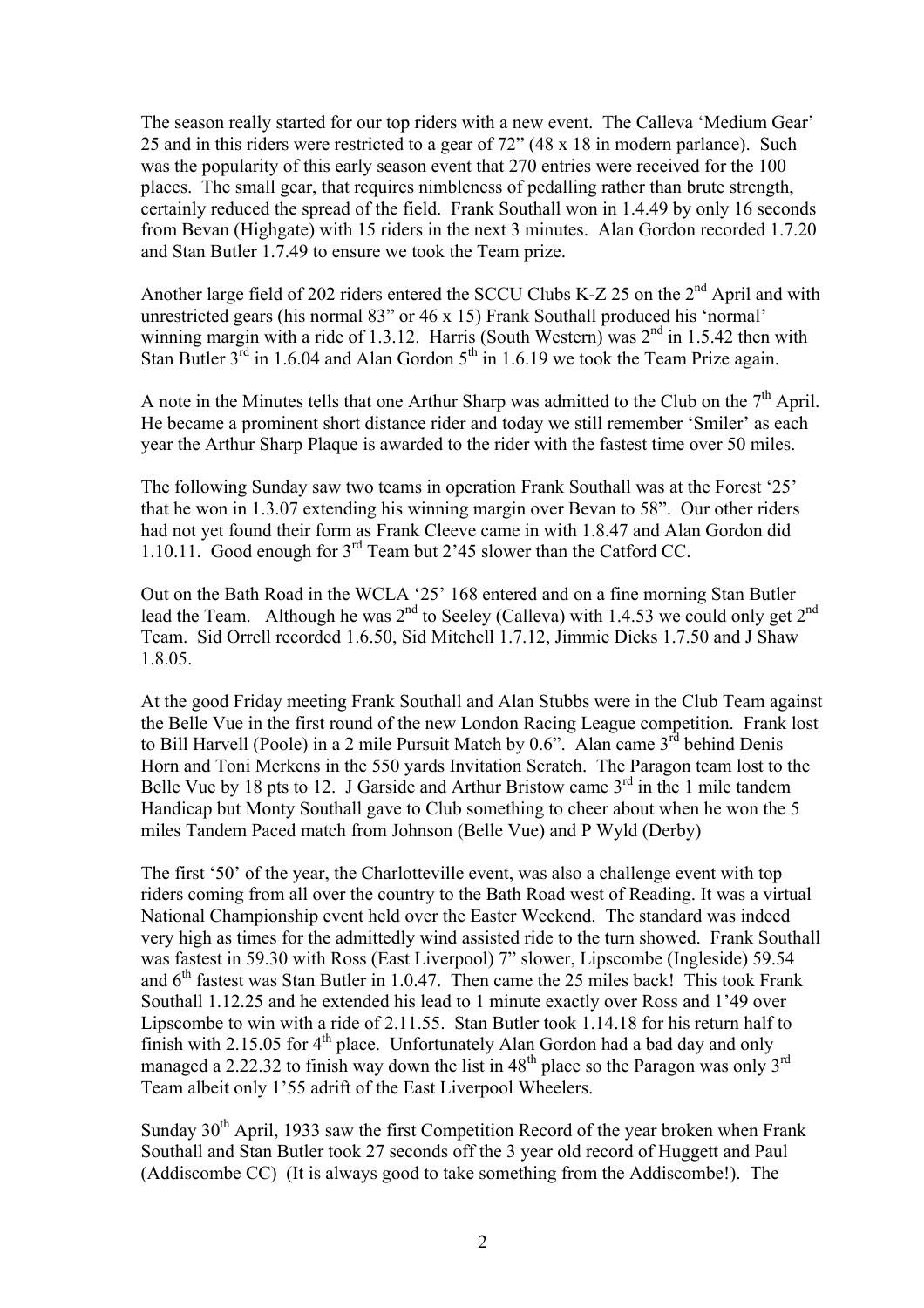course, the 32nd Course, known today as the E1 is not, on first inspection, a fast course but on its day with not too much wind it has produced some extremely fast times. Frank and Stan came in with a 1.6.03 beating J & L Wells (Catford) by 1'52" and Huggett and Paul by 2'28". While the club rejoiced in this record that was all we gained from the event for although the club had 7 pairs riding one thing led to another and no one did enough for us to take the Team prize. Our club results were Mitchell & McCarthy 1.14.15, Henn & Heasman 1.14.39 Walker & Woolmer 1.16.24,Frank Cleeve & Sid Orrell 1.26.54, George & Bill Saggers failed to finish and Jimmy Dicks & Heasman failed to start. There were 99 starters from a field of 100 and the Paragon supplied the missing link!

At the other end of the scale our aspiring hopefuls rode the Western Road Longmarkers and J Hamilton, F Sore and T Black collected the Team Prize. Also E Staplehurst, Sid Orrell and Charlie Hallerback won the Team race in the Beulah '25'.

Monty Southall and Alan Stubbs rode at the Cycle Racing Combine Meeting at Herne Hill on the 3<sup>rd</sup> May. They were up against Ulrich, the French Champion and the Horn brothers. Neither won any part of the match but by piling up the  $2<sup>nd</sup>$  places Alan Stubbs tied for  $2<sup>nd</sup>$ place overall. Arthur Bristow won the 550 yards Handicap. In the Invitation Roadmans Omnium Frank Southall was 3rd.

The WLCA on the  $7<sup>th</sup>$  May saw a Paragon one-two when Frank Southall won in 2.9.29 and Stan Butler recorded a personal best for  $2<sup>nd</sup>$  place with a ride of 2.11.03. Unfortunately there were only 2 Paragons riding. A third rider would have had to do only a 2.32 ride for us to collect the Team award!!! An interesting point for time trial historians was that while Southall was started at No.60 Butler was off No.69! There appeared to be no clear cut field placing for the 158 entries.

Jack Shaw round the North London '50' but was way off the pace with a 2.30.14 ride.

Also on that Sunday was the Walter Moon Handicap Team '50' for Croydon Clubs. Although the Paragon had 14 entries 6 of them failed to record a time. Sid Orrell was our fastest rider in 2.28.34; Jack Shaw was  $2<sup>nd</sup>$  with 2.28.49, Frank Cleeve 2.29.06, A Woolmer 2.35.40, J Hamilton 2.38.00, E Harland 2.39.07, T Black 2.42.00 and K Varlow 2.46.17.

The following week-end Frank and Stan had been invited to ride the Notts Castle BC Open '50' as a challenge event against the northern 'flyers'. In contrast to the WLCA event all the top riders were on the 10 minute marks as it was customary until fairly recently. Frank started in his customary fashion – fast and hard. He led by some minutes at 45 miles then 'blew' in a big way. His 2.10.23 won the race but he only had 35 seconds to spare over Harris (Wyndham) and 58" on Stan Butler. He was very lucky that his main northern rival, Pickersgill (Brightside), punctured and came in with 2.13.39 otherwise 'them up north' would still be talking about it.

135 riders had entered for the S CCU '50' with Stan Butler on Scratch. (He started at No.12) but had to be content with  $3<sup>rd</sup>$  place in 2.14.27 as the Wells brothers (Catford) both beat him with rides of 2.12.30 and 2.12.40. (They started at Nos. 6 and 18). Although Sid Orrell came 6<sup>th</sup> with a 2.15.57, and took 2<sup>nd</sup> on Handicap, the others could not overcome the Catford lead and so the Paragon had to be content with  $2<sup>nd</sup>$  Team place. Other rides were Alan Gordon 2.17.42, Frank Cleeve 2.19.12, J Shaw 2.20.15 and A Woolmer 2.26.17.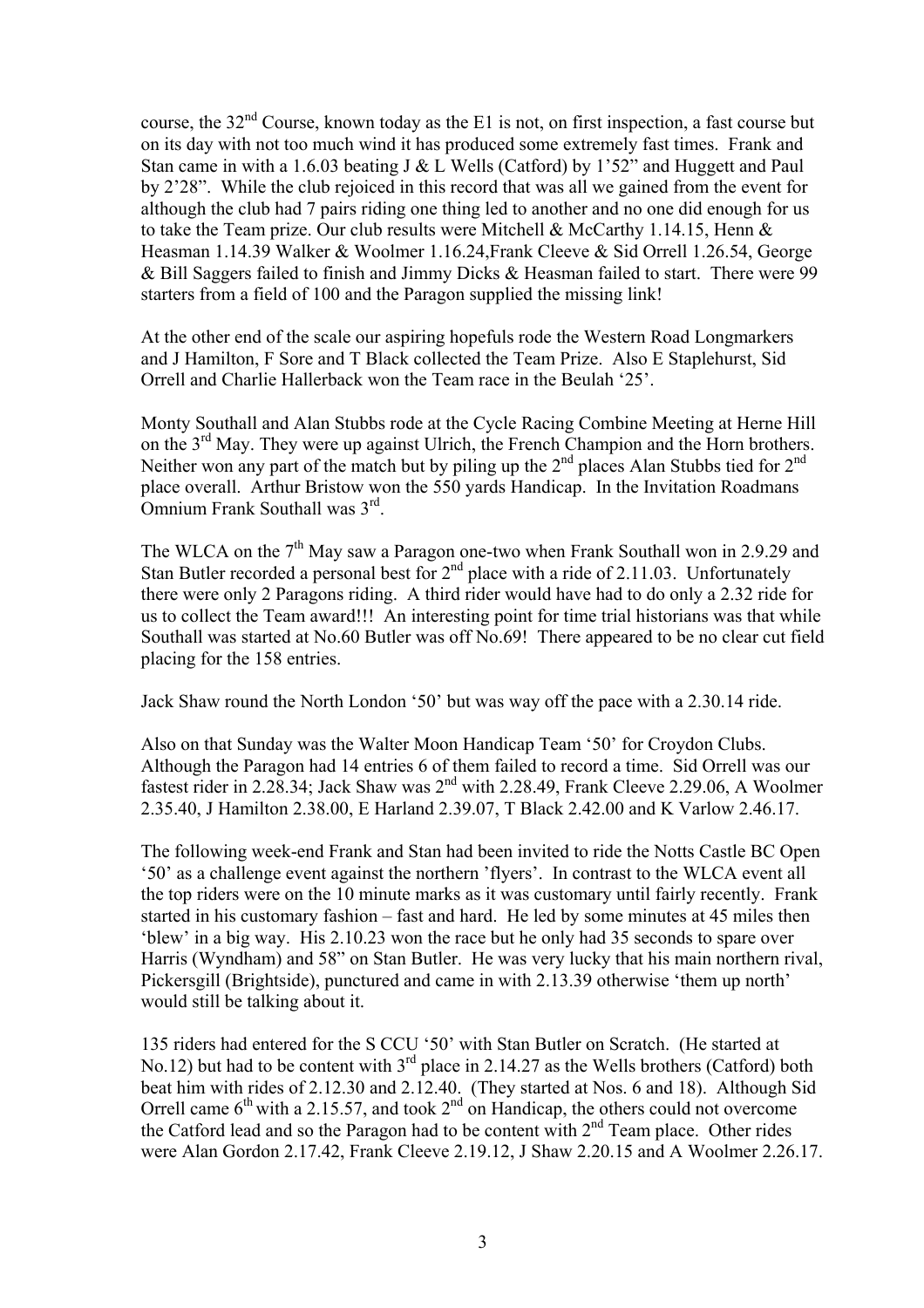Frank Southall also was out of luck. He rode the Marlboro 100 on the North Road and while he led in his customary fashion he 'died' in the last 10 miles. At 90½ miles he still led by 1.10 from Saunders (Marlboro) and 3.20 from Lipscombe (Ingleside) but at the Finish it was rather a different story. Saunders crossed the line in 4.40.43, Frank managed  $2<sup>nd</sup>$  in 4.41.06 and Lipscombe had closed to 1.19 in 4.42.25.

On 28th May the Paragon First Team went up to Retford for the Rotherham '50'. Once again a North v South Challenge but it turned out to be a Paragon benefit race. The main opposition, Pickersgill, did not start and the other possible challenge J Quigley from Lanark arrived two hours before the start having driven down overnight. Frank Southall won in 2.9.23 by 1'37, Stan Butler was  $5^{th}$  in 2.13.39, Quigley was  $6^{th}$  in 2.13.59 and Frank Cleeve came  $12^{th}$  in 2.15.28. This enabled us to collect the Team award for the 3<sup>rd</sup> time and to win outright the Rotherham Cup. This remains in the Club's possession as the 12 Hour trophy. To rub it in the Handicapper had given Frank Cleeve 10 minutes and with such a gift he could not refuse the Handicap Prize!

Whit-Monday saw the first of the Classic 100 mile events and problems for the Paragon. Frank Southall had an ulcerated mouth and could not ride leaving Stan Butler to lead the team of Frank Cleeve and R Whitchurch (a new recruit who had moved from the Carlyle). It was not a good day. Most of the riders had to fight a rising head wind to the turn. The wind then turned 180 degrees and enabled everyone to enjoy a headwind back. It was also extremely hot. These small factors accounted for most of the 40 non-finishers! However this did not deter the Paragon riders.

As far as the race goes Lipscombe (Ingleside) led at 28 ½ miles in 1.15.30 from Frost (Allondon)  $(2, 10)$ ", J Wells (Catford)  $(2, 20)$ " and Stan Butler at 1'. At the turn at 50 miles Frost had taken the lead in 2.14.00, Lipscombe 2.15.30, Wells 2.16.30 and Stan 2.16.45. At 71  $\frac{1}{2}$  miles Frost was still leading by 2 in 3.17.20 with Stan now at 2, Lipscombe at 2'50" and Wells at 4.10. By this time Stan had the bit between his teeth and was putting in his customary fast finish so at 88 miles he had closed to within 30" of Frost. In the last 12 miles not only did he wipe out that 30" lead but added another 1'48" to his own advantage to win his first 'Classic' in 4.41.31. Backing him up in  $10<sup>th</sup>$  place was Frank Cleeve, 4.54.57 and R Whitchurch, 5.6.43 to enable them to take the Team prize in 14.43.11.

On the same day D Mitchell was earning himself a Special Gold Medal by winning the Balham '100' with a 4.50.40 ride. He started at No.11 and by 10 miles was in front of the field. At the Finish it was 10 minutes before another competitor arrived!

Following that superb Monday it was back to the drawing board on the Sunday in the Kingsdale '50'. Although W Ashby did a 2.13.11 ride and R Whitchurch a 2.20.01 Stan Butler punctured twice in his 2.19.58, Frank Cleeve punctured during his 2.18.06 ride and Alan Gordon completed the hat-trick in his 2.18.58. That's bike racing!

Back home was the Club 25 time trial with 20 riders on the card. The fastest of these proved to be Jimmie Dicks in 1.4.54 just beating E Staplehurst by 16" but comfortably in front of J Shaw who was  $3^{rd}$  in 1.6.53. Bill Henn won the Handicap with an allowance of 5' from his 1.7.40 it gave him an easy win by 1.44 from Jimmie Dicks with Eric Harland 3<sup>rd</sup> only another 3" back.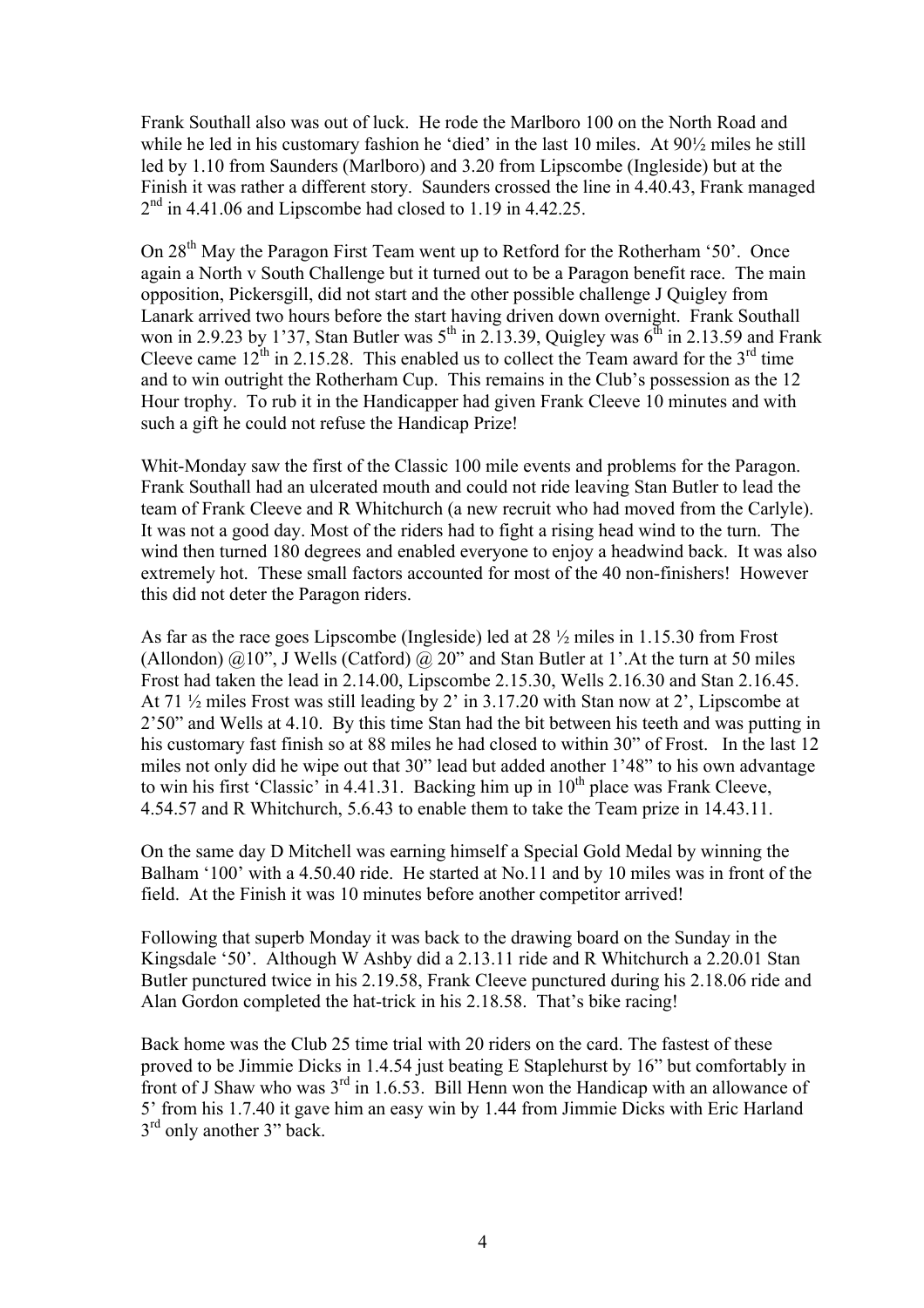The Paragon Track Meeting was due to be held on Saurday  $17<sup>th</sup>$  June but it was 'rained off' but with commendable foresight the Club had also booked Herne Hill for the following Monday 'just in case'. It paid off! Toni Merkens, the German Ace, had been invited over to ride a match against Frank Southall. Round 1 was a 1000m time trial. Merkens was superb driving home in 1.14.00, the fastest time ever recorded in England, to beat Frank easily. Round 2 was a 2 miles pursuit match and was a much closer affair with Frank scraping home by  $0.6$ " after a storming last lap by Merkens. This left the decider – a 10 miles tandem paced pursuit race. It must be said that neither pair had great success with their pacers. Both had to ride without a tandem for a time and both 'lost' tandems as the tandems accelerated too quickly or were not fast enough. By 8 miles Southall had closed on Merkens so much that he left his tandem and sprinted to catch his rival – and missed! The last two miles had the crowd on their toes as Southall did all he could to close and Merkens did all he could to keep away. At the line Southall had still not caught Merkens but won the event by just under half a lap. Time for the 10 miles was 19.28, 30.8 mph.

In the rest of the meeting our own Alan Stubbs won the 550 yards Handicap, Charlie Bowtle won the 5 miles Motor paced event at 42.3 mph, J Hinton (Imperial Whs) won the 5 miles Invitation. The best event was the Paragon 5 miles Club Championship. At the bell 9 riders remained in contention when two of the front-runners touched wheels and fell. The following riders went down like a pack of cards across the track. One rider went over the rails. Jimmie Dicks suffered no hurt at all, Johnny Walker had to have grazes seen to by the St. Johns men but Messrs Southall M, Black, Dyble and Staplehurst went off to Dulwich Hospital. The race was pronounced nul and void to be re-run at a later date. It should be noted that in cycling circles the Paragon Club '5' was, for years, referred to as 'The Blood Bath'. Can't understand why!

In the Cycling of  $16<sup>th</sup>$  June there is a good but unfortunate photograph of Arthur Bristow taking a tumble in the Caterham C and AC Sports but he made up for this by getting  $2<sup>nd</sup>$  in the 880 yards handicap. (The crash probably explains his absence from the result of the 1 mile race).

The next Saturday was a very unusual event for that time. It was the Brooklands World Championship Trial. It was a mass-start race. The entire road racing in this history, international events accepted, was of a time trialling nature. The Cycling Authorities banned the practice of racing in groups on the open road early in the century but on the Continent the sport was under the mainly commercial sponsorship of newspaper groups. British Cycling authorities had the opportunity to follow their lead in 1907 but ran away from it. Since that date our massed start road-racing scene has always lagged well behind the continentals. However be that as it may the UCI (the governing body for International Cycling) had decreed that all the World Road Race Championships should be 'en ligne' or massed start. Britain had, therefore, to follow but in order to get around their own rules the races were held on closed circuits also used for motor races.

Brooklands was the first. 110 riders had entered including Frank Southall, Monty Southall, Stan Butler, Frank Cleeve, E Staplehurst and D Mitchell. Frank Southall was to be a nonstarter as his ulcerated mouth was still giving him pain and he missed a truly gruelling race. The course was 22 laps of the Brooklands circuit but on every fourth lap the riders had to climb the Test Hill – only 1 in 4! Some riders had variable gears, Stan Butler was one of them, but most rode a single freewheel. The weather was all one could desire. To quote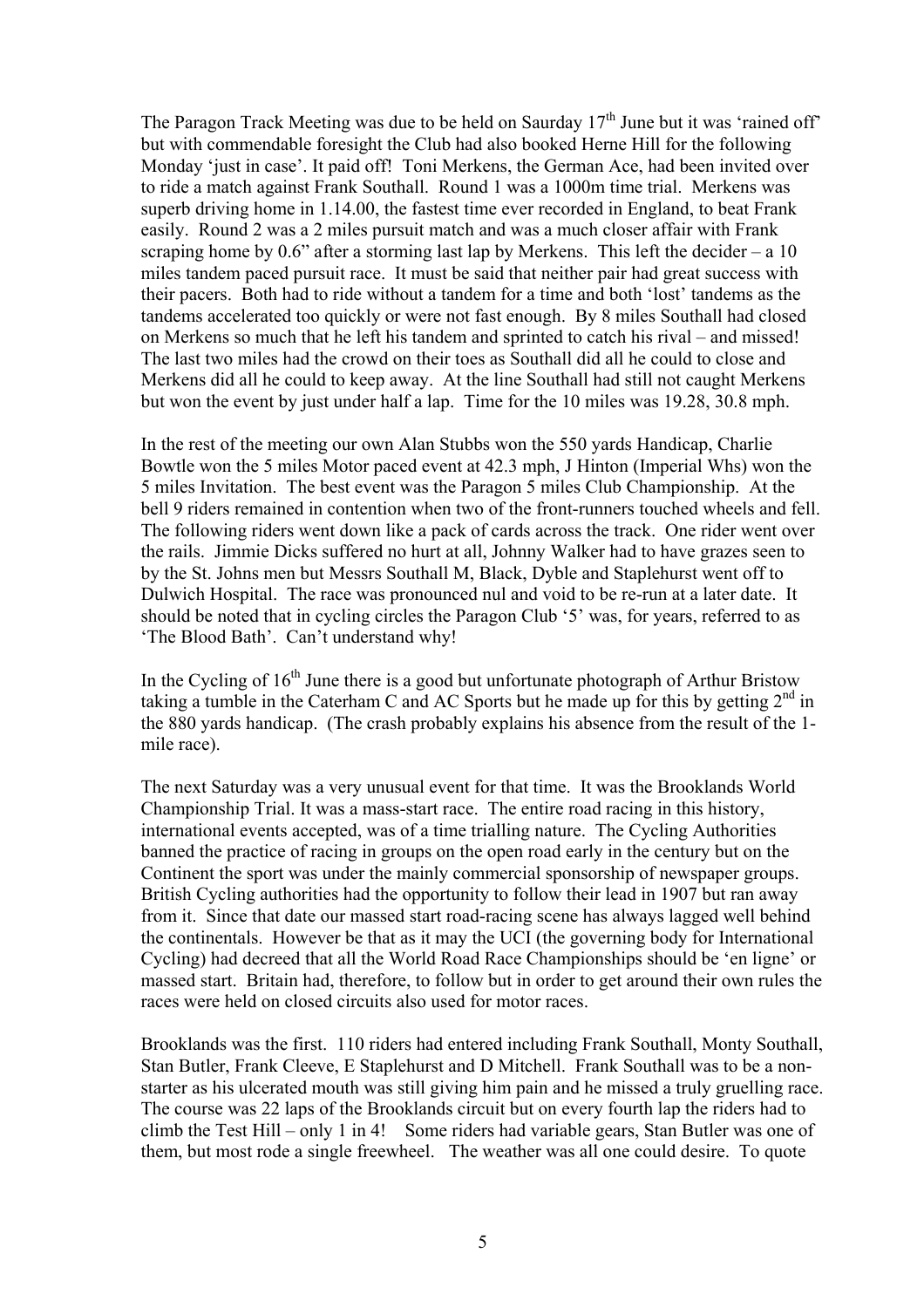'Cycling' "It rained, it poured, it lightninged and thundered and with the arrival of each storm-black cloud the wind freshened to almost gale like proportions." Quite!

Frank Cleeve crashed on the first lap but continued for another 5 laps before climbing off. Monty crashed and punctured on the second lap but retired immediately. Mitchell was still in the main bunch after 5 laps but disappeared shortly after. Meanwhile Stan Butler and E Staplehurst were still with the remains of the field, 33 of them, at the end of the  $9<sup>th</sup>$  lap and were still in with a chance by the end of lap 15 when only 16 riders were left in the main bunch. Stan had problems with his gear as it stuck in top (86") that was perfectly reasonable on the flat but a pig on the Test Hill. Then he punctured and then he crashed! Over the last 3 laps the field broke into small pieces. Salt (Liverpool) beat Burl (Marloboro) and Sutton (Midland) in a sprint finish. Stan Butler was  $7'18$  down in  $10^{th}$ place and E Staplehurst 14th and last finisher! So ended the first experimental 'road race' in Britain since the early 1900s.

The Highgate 100 proved another poor day for the Paragon. Stan Butler punctured and packed, Frank Cleeve had 5 punctures, W Ashby punctured and packed but R Whitchurch came home in 4.46.54 for  $7<sup>th</sup>$  place only 5' behind Marsh of the University CC. A great ride on a cold wet day – typical June in fact.

Herne Hill on the  $1<sup>st</sup>$  July was the venue for the National Tandem paced 50 miles Championship. Only 7 starters and the pattern of 1932 was repeated. Frank Southall went to the front on the 4<sup>th</sup> lap and there he stayed until the Finish. The only difference was the standard of the opposition. Southall lapped at just over 30 mph and no one else could maintain this pace. Even so he was three minutes slower than on his winning ride of 1932 beating Frost (Allondon) by 3 laps.

Down on the south coast things were much better. Sid Orrell won the Brighton Mitre '50' with a 2.12.44. W Ashby was  $2^{nd}$  in 2.14.58 and Frank Cleeve  $3^{rd}$  in 2.15.34. Also riding were R Whitchurch 2.19.09, J Hamilton 2.25.11 and E Harland 2.26.32. Sid also collected the 1st Handicap prize with his effort. The most lasting result of this race was that a bit of our history was made. Our winning team collected the Fryco Cup. As this was the third time in succession that the Paragon had won the Team race – the Cup was ours. It has been awarded for fastest time in the Club '50' ever since.

Bill Henn and W Heasman rode the Archer RC Tandem '50' and came home in 2.9.00 on not a very nice day.

The Velma '50' on the  $9<sup>th</sup>$  July saw Frank Southall back on the road after nearly a month off through illness. The 'rest' did him a power of good as he won 'easily' by 3'34" in his fastest time for 2 years of 2.6.51. At halfway point, reached in 1.8.11, Frank was only 1" up on Holland (Midland) our own D Mitchell was 4<sup>th</sup> fastest only 1'36" back, Sid Orrell was  $6<sup>th</sup>$  at 3'18" and Stan Butler was at 4'16" but punctures shortly after. Frank really let rip on the return taking only 58'40" to cover the 25 miles and take First Prize. But it does not end there. D Mitchell came in with 2.11.03 for 3<sup>rd</sup> place and Sid Orrell 2.12.51 for 5<sup>th</sup>. The Team race was ours in a new Competition Record time of 6.30.45. So good were the Paragon that morning that our next three riders W Ashby  $9^{th}$  in 2.14.16, Frank Cleeve 11<sup>th</sup> in 2.15.16 and Stan Butler  $13<sup>th</sup>$  in 2.16.34 could have taken  $2<sup>nd</sup>$  Team award. Alan Gordon was right out of it with 'only' a 2.22.31 ride. Mitchell, deservedly, took  $2<sup>nd</sup>$  Handicap prize as well.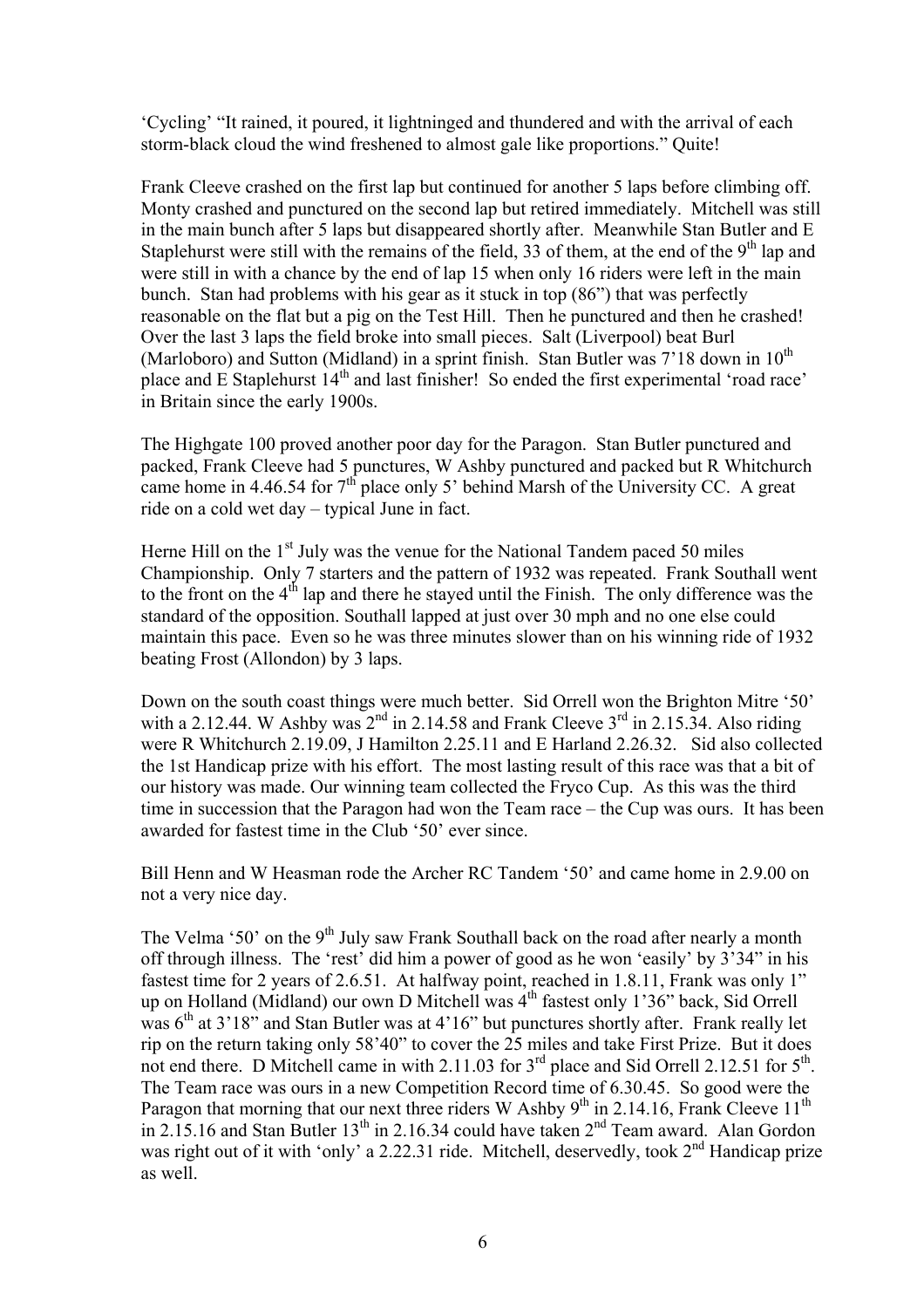Another week-end and another Competition record! Frank Southall and Stan Butler rode the Oak Tandem '100'. The pair led at all the checkpoints and arrived back at the timekeeper in 4.1.03 to win by 7'33" and beat the old record by 2 minutes. With this ride Frank Southall holds all the Single and Tandem Competition Records, (25, 50 and 100 miles Single and 30, 50 and 100 miles Tandem).

South of the river Frank Cleeve won the Club 100 mile time trial by over 7' in a time of 4.50.10 from Alan Gordon, 4.47.20, and Sid Orrell , 4.58.45. He would have won the handicap from scratch but this was awarded to T Black whose 5.17.15 was subject to 25' deduction gave him 4.52.15. You will remember that one cannot win both prizes in Paragon club events.

Cycling is a cruel sport and after 2 Competition records in 2 week-ends everything should now be easy. So what happens? Frank Southall rides the Ealing '50' and gets beaten! Beaten by Lipscombe (Ingleside) by 10"! Right from the start Lipscombe had matched Frank's efforts. At 12 ½ miles they were level in 32', by the 25 miles turn Lipscombe was leading by 5" in 1.6.40. Frost (Allondon) was at 15", Stan Butler  $6<sup>th</sup>$  at 1'20" and  $7<sup>th</sup>$  Sid Orrell at 1'25". Coming back Lipscombe held the advantage to cross the line in 2.9.48 just 10" too good for Frank. However not all was lost as Stan Butler came in for  $8<sup>th</sup>$  place in 2.12.40 and Sid Orrell 10th in 2.13.40 for First Team. Such was the continuing power of the club that we should have collected  $2<sup>nd</sup>$  Team award as well as our first trio were backed up by W Ashby 2.15.30, R Whitchurch 2.16.32 and Frank Cleeve 2.16.37. Frank Cleeve was  $21<sup>st</sup>$  - 6 in the top 21 is not bad packing!

The Belle Vue Wednesday meeting was the scene for the NCU London Centre Sprint and 10 miles Championships. Alan Stubbs was in the Sprint and after making his way through the earlier rounds finished things off with a 12.4 last 220 yards to win by half a length and a length from Helps (Poly) and Meller (Imperial Whs). Monty Southall rode the 10 miles and at one time was clear by 1/3 of a lap but was hauled back by the bunch. There was a massive bunch sprint won by E Johnson (Belle Vue) but the rest of the Results are lost.

At the Polytechnic CC Meeting at Herne Hill Alan Stubbs was down for the 1000m Invitation Scratch Sprint.

Frank Southall was having a rather 'in and out' season as he had to pack very early on in the Belle Vue '50' down on the Bath road. While this is his favourite course, (he has done a 2.5.44 on it) he could not get going and retired at 12 miles. This left the race wide open. Eventually the race was won by Dougherty (Rugby RC) in 2.10.02. Our riders were in evidence if not in the hunt for major honours. Stan Butler led the troops. His 2.13.03 for  $6<sup>th</sup>$  place with D Mitchell  $8<sup>th</sup>$  in 2.15.20 and R Whitchurch  $9<sup>th</sup>$  in 2.15.27 gave us the Team Race by 9" from the East Liverpool Wheelers. W Ashby was  $10^{th}$  in 2.15.45 and Frank Cleeve  $15<sup>th</sup>$  in 2.16.53. Pretty good packing for the Team!

In the Upton Manor '50' F Sore came  $8<sup>th</sup>$  in 2.24.58 behind Pummell (Glendene) who won in 2.20.30. In a Club Time Trial J Shaw and J Hamilton established a new club Tandem Record in a time of 4.19.45.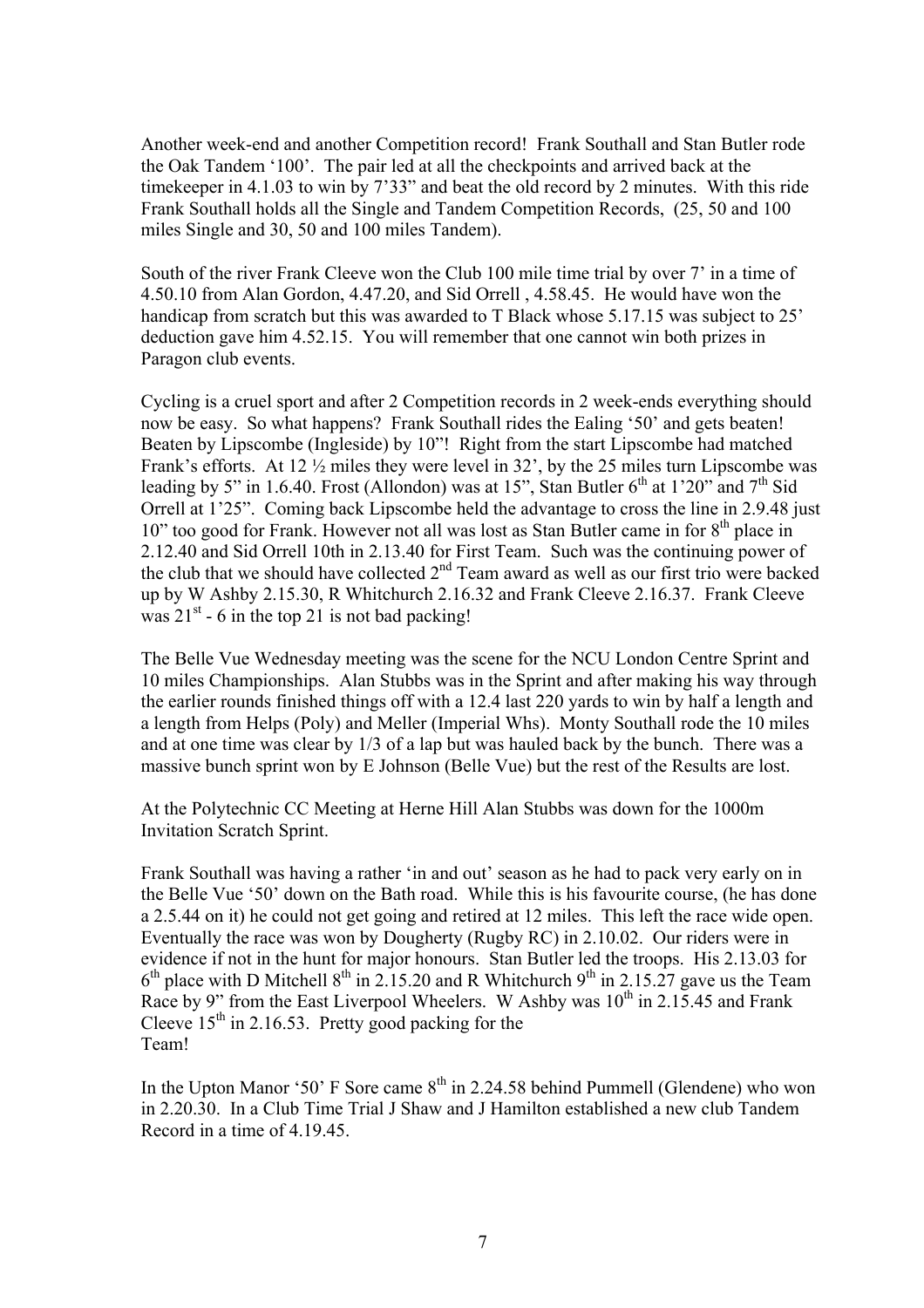The Cycling of 4<sup>th</sup> August announced that Alan Stubbs had been selected to ride for Great Britain in the Amateur World Championship Sprint to be held at the Parc des Princes, Paris.

The chance to make amends came the following week-end. It was August Bank Holiday Monday,  $7<sup>th</sup>$  August and the Bath Road 100. 100 of the best riders battling it out over 100 miles on the fastest roads in the country. Frank was still not feeling at his best and early in the race spent time chatting to the riders he had caught about stopping the race! The man starting 1 minute behind him nearly caught him – if this had actually happened Frank might really have stopped! However it was not to be – thankfully! Even so at the Turn after 22.88 miles Frank was 'only'  $5<sup>th</sup> 55$ " slower than James (Glamorgan CC). His own clubmate, D Mitchell was also 15" up on him. Sid Orrell was  $21<sup>st</sup>$  at  $3'25'$  and Stan Butler 24<sup>th</sup> at 3'40". Coming back through Pangbourne Southall caught Tuck (Eagle Roads) and was thinking about stopping when he reached the Start/Finish area in Pangbourne Lane. To his everlasting credit Tuck told Frank to stop beefing and get on with the racing (or words to that effect!). By the time the top riders went through the 50 mile point towards Thatcham Frank was in  $4<sup>th</sup>$  place in 2.12.03 but 2 minutes slower than Ross (East Liverpool), Mitchell was  $5<sup>th</sup>$  in 2.12.57, Stan Butler was up to  $18<sup>th</sup>$  in 2.17.23 and Sid Orrell was  $19<sup>th</sup>$  in 2.17.31. Frank Cleeve was also moving up through the field in 2.18.27, Alan Gordon 2.20.40 and R Whitchurch 2.24.05.

At the far Savenake Turn (72.88 miles) Frank was still  $4<sup>th</sup>$  (3.18.15) but now 3 minutes adrift of Ross. Stan Butler had continued his upward movement and turned in 10<sup>th</sup> place 7' slower than Ross, Mitchell had 'blown' and disappeared, Frank Cleeve was up to  $13<sup>th</sup>$  place in 3.23.30, Orrell turned at 3.28.00, Whitchurch at 3.33.00 and Alan Gordon at 3.36.15. However the 'slow' start of our riders then paid off. Frank came hurtling back from the turn covering the last  $27.12$  miles in  $1.12.05 - 8^\circ 35$ " fast than Ross to win by 1.59 from Salt (Anfield) in a new Competition record time of 4.30.10. Behind him Stan Butler was coming back even faster taking 1.11.38 over the return leg to finish  $4<sup>th</sup>$  in 4.33.53 and Frank Cleeve held onto his  $13^{\text{th}}$  place in 4.40.30. This gave us a new Competition Team Record of 13.44.33 some 16 minutes faster than the previous record. Stan Orrell finished the distance in 33rd place with 4.49.26; R Whitchurch was 42 in 4.53.00 and Alan Gordon 49<sup>th</sup> in 4.55.51.

On the  $13<sup>th</sup>$  August the club held a tandem '50' event that proved a close run contest. Ernie Ongley and Bill Henn just held off J Hamilton and J Shaw by 12" to win in 2.00.15.

At the World Championships Frank Southall was up with the leaders when he punctured. He chased (Remember - in those days you had to change your own tyres) but eventually retired. Alan Stubbs went out of the Sprint after the 1<sup>st</sup> Round repechage but, as he said, 'I learnt a lot about top class sprinting!'

Following the World Championship it was back to England for the SCCU 'Revenge' meeting. Alan Stubbs came through to the Final of the Sprint with Rampelberg (France), Horn (England) and Toni Merkens (Germany). Quite some opposition! Not that Alan was outclassed. (His progress to the Final had included a semi-final win in 12.4 for the last 220 yards). So it was to prove. Alan crossed the line in  $3<sup>rd</sup>$  place but closing fast behind Rampelberg and Horn. During the other part of the meeting Monty Southall rode the 20 miles Tandem paced event. For three-quarters of the race he battled it out with Johnson (Belle Vue) but dropped back after 16 miles but held his  $2<sup>nd</sup>$  place. He did not have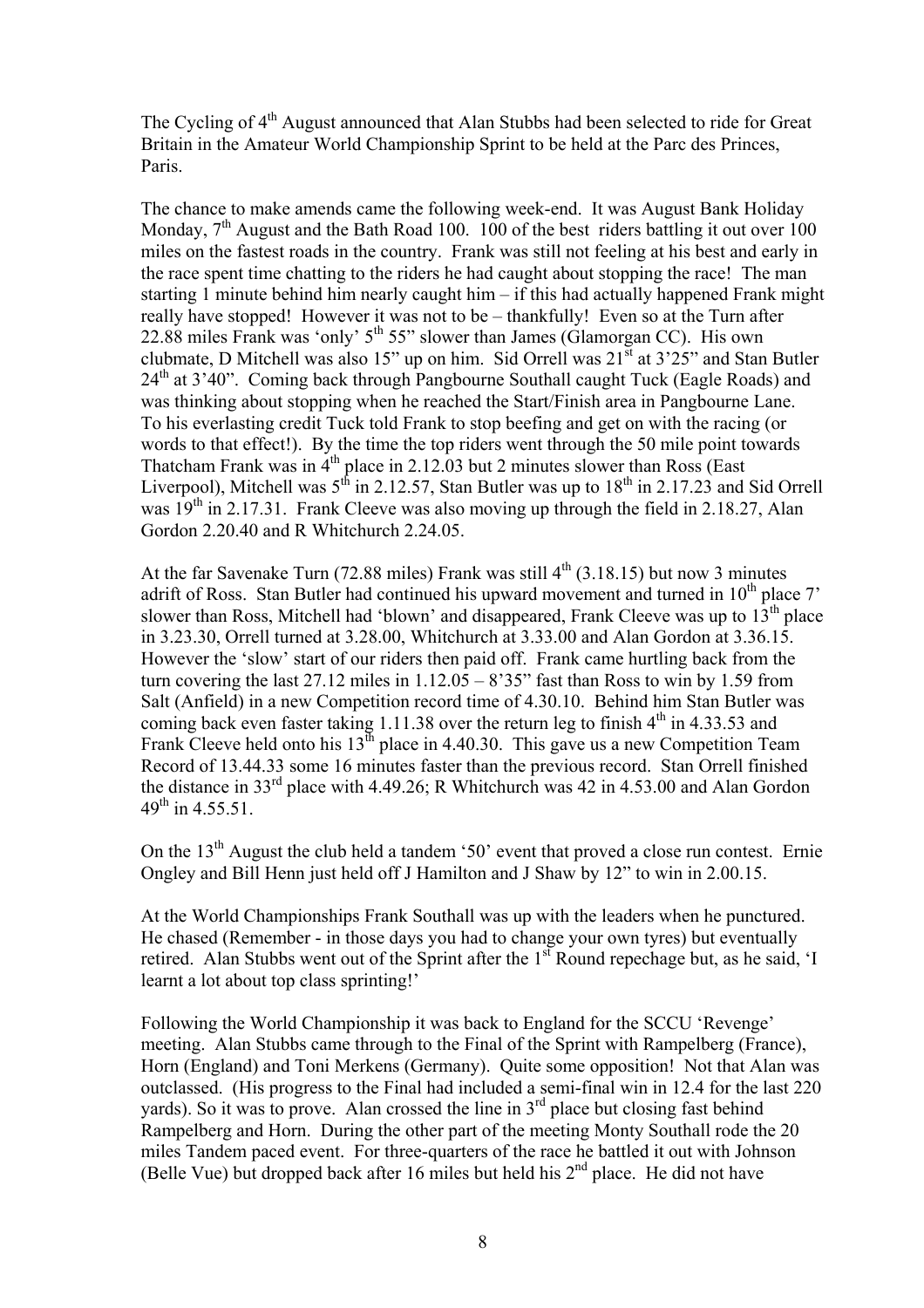sufficient pacers after two of them crashed. Bill Heen having to go to hospital with extensive cuts and grazes

The Anerley 12 hour event was held on the  $20<sup>th</sup>$  August and we have in the Archives Start Cards, Route Cards and Result Sheet from Stan Butler (No.25) and Frank Cleeve (No.95). Frank Southall, R Whitchurch, Sid Orrell, J Shaw, W Ashby and F Sore were also riding. It was a day of strong winds over lumpy roads. Frank was expected to dominate but failed to produce the power and by the 98 mile mark the race was being led by the eventual winner, Brummell (Vegetarian) some 3' up on Stan Butler with Frank Southall another 30" adrift. In another 20 miles Frank lost some 12 minutes and shortly after he retired. Stan closed up on Brummell but around 190 miles Stan punctured and dropped back to be over 5' down. Brummell also finished just as strongly as Stan so ran out winner with 237.37 miles just ½ mile short of Competition Record. This was a superb ride on a hard day. Stan Butler finished with 235 miles and our other 3 finishers were Frank Cleeve, 222.63, R Whitchurch, 222.50 and F Sore 213.25. Only 42 riders finished so hard were the conditions.

The next week in the Westerley 100 the two protagonists were matched again. Unfortunately the result was unchanged as Brummell made it two wins in a row. Both Butler and Brummell started slowly. At the first Turn Brummell (22 miles) was  $13<sup>th</sup>$  Stan Butler  $20^{th}$ . At 50 miles Brummell was leading by 49" from Sid Orrell, 51" from D Mitchell and 1'5" from Stan Butler and he continued to pull away as they went westwards along the Bath Road to Savernake. At the far turn Brummell led Stan by 1'55" and a lot more on Orrell and Mitchell. He continued to pull away and crossed the line in 4.41.09 to beat Butler by over 3' (4.44.30) Mitchell came in with  $4.50.16$  for  $7<sup>th</sup>$  place and Orrell, after a puncture,  $11<sup>th</sup>$  in 4.53.27. This was good enough for the Paragon to take the Team Award. As an indication of the severity of the wind and bad roads only 46 riders managed to finish from a start list of 100. Stan Butler was 10' slower than his ride in the Bath Road event on the same course 3 weeks earlier.

On Saturday 26<sup>th</sup> August the Italian Sporting Club held their Meeting at Herne Hill with an England versus Italy Match. Frank Southall had been picked for England. In the 1000m Time Trial he recorded 1.17.4 for  $3<sup>rd</sup>$  place behind E Chambers (1.16.00), he was part of the 20 laps Madison Team that drew with the Italian. Overall the Match resulted in a win for England by 37 pts to 32 pts. At the same Meeting Monty Southall won the Civil Service 1 mile Championship in2.57.4.

The re-run 5 miles Championship at the Kentish Wheelers meeting was a win for Alan Stubbs from Arthur Bristow and Monty Southall. The 550 yards resulted in a win for Ernie Ongley from Eric Harland and T Black. The Paragon also rode against the Marlboro in a League match but lost 25 pts to 5!

During the SCCU Evening Meeting Arthur Bristow came 3<sup>rd</sup> in the 5 miles Championship, Alan stubbs came  $2<sup>nd</sup>$  in the 550 yards Sprint Championship

The SCCU 12 hours event was held on the  $3<sup>rd</sup>$  September and while we have yet to discover any details the Paragon did win the Team race with J Shaw, J Hamilton and George Woolmer.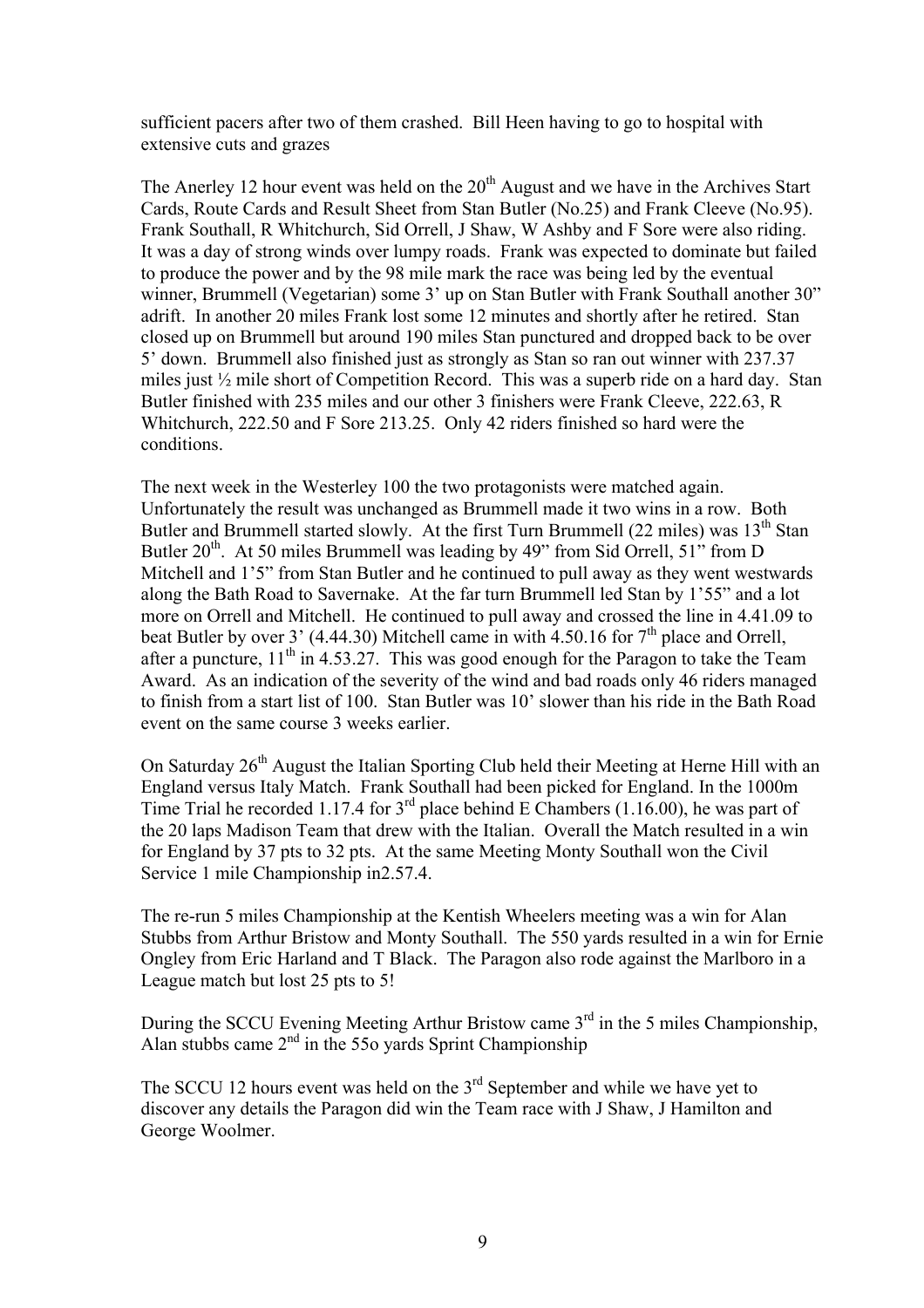If the Westerley 100 was hard the WLCA 100 was even harder. 89 started and only 38 finished. Only two riders beat 5 hours one of whom was Stan Butler. He won in a time of 4.46.42 by 10' and because of the destruction of the field also claimed 2<sup>nd</sup> handicap from the scratch mark. Frank Cleeve finished in 5.13.31 but the Paragon had no  $3<sup>rd</sup>$  man. This non-existent man needed to do 5.59.00 for the Paragon to win the Team race.

The other good thing to come out of the morning was that Stan Butler won the WLCA Road Championship with that 100 miles ride.

To the north of London Frank Southall was riding the Forest '50'. His hoped for fast ride did not materialise as the gentle breeze blowing at the start changed to a strong westerly that, on this course, means it is hard both ways. The winner, Wheatley (Kent Road), benefited from his early start and came back with a 2.12.45 ride that was 37" too good for Southall. For both riders the times were too slow to help their BBAR positions.

In order to qualify for the British Best All-rounder Competition Frank Southall had to complete a 12 hours event. He chose the Gayler Memorial event based on the North Road and was backed up by D Mitchall and S Orrell. This day he did not do his normal fast start so as to dominate the opposition but started steadily. By the 96 miles point Saunders (Marlboro) was leading in 4.38.30 whilst Southall was in  $5<sup>th</sup>$  place some 9.30 back. Then he managed to collect 2 punctures that set him back a few more minutes. However our man continued and by 149 miles had got back to 8.15 down on Saunders but then at 174 miles had to change a wheel! Riding onto the 202 miles point he had again pulled back his deficit to 6 minutes on Saunders. It was also at this point that the Cycling Reporter actually mentions Mitchell who had been riding steadily all day and was now up with the leaders. Saunders also managed to raise his pace so that Frank could not close any further on him. Saunders ran out time with 234.50 miles, Frank covered 232.00, D Mitchell 224.13 for  $5<sup>th</sup>$  place and Sid Orrell 214.75 for 11<sup>th</sup>. The Paragon won the Team race comfortably by 21 miles.

The Vegetarian '50' was another example of the Highways Department and Mother Nature combining to wreck a top class event. The previous weeks had seen loads of grit being laid on the Bath Road then on the night before the race it poured with rain, washing the grit all over the roads. Over half the field punctured. Alan Gordon did NOT. His rewarded himself with a personal best time for 50 miles in 2.15.05 for 7<sup>th</sup> place. The winner was H James (Glamorgan) in 2.9.44.

On the same day the club had two riders in the Manchester Wheelers Invitation 12 hour. We have no details but Frank Southall retired after 130 miles being, at that time some 12' behind the leader, and eventual winner Holland (Midland). Frank Cleeve rode into 4<sup>th</sup> place with 227.75 miles.

Back nearer London Frank Patterson came 4<sup>th</sup> in the Civil Service CA 25 with a 1.7.55 ride.

Frank Southall had accepted an Invitation to ride the North Road Memorial '50'. This event is normally earlier in the season and while it proved a good crowd puller the contestants had had enough racing for the season. Only one man improved his best time even though everyone was racing in exulted company. Frank was in  $3<sup>rd</sup>$  place the whole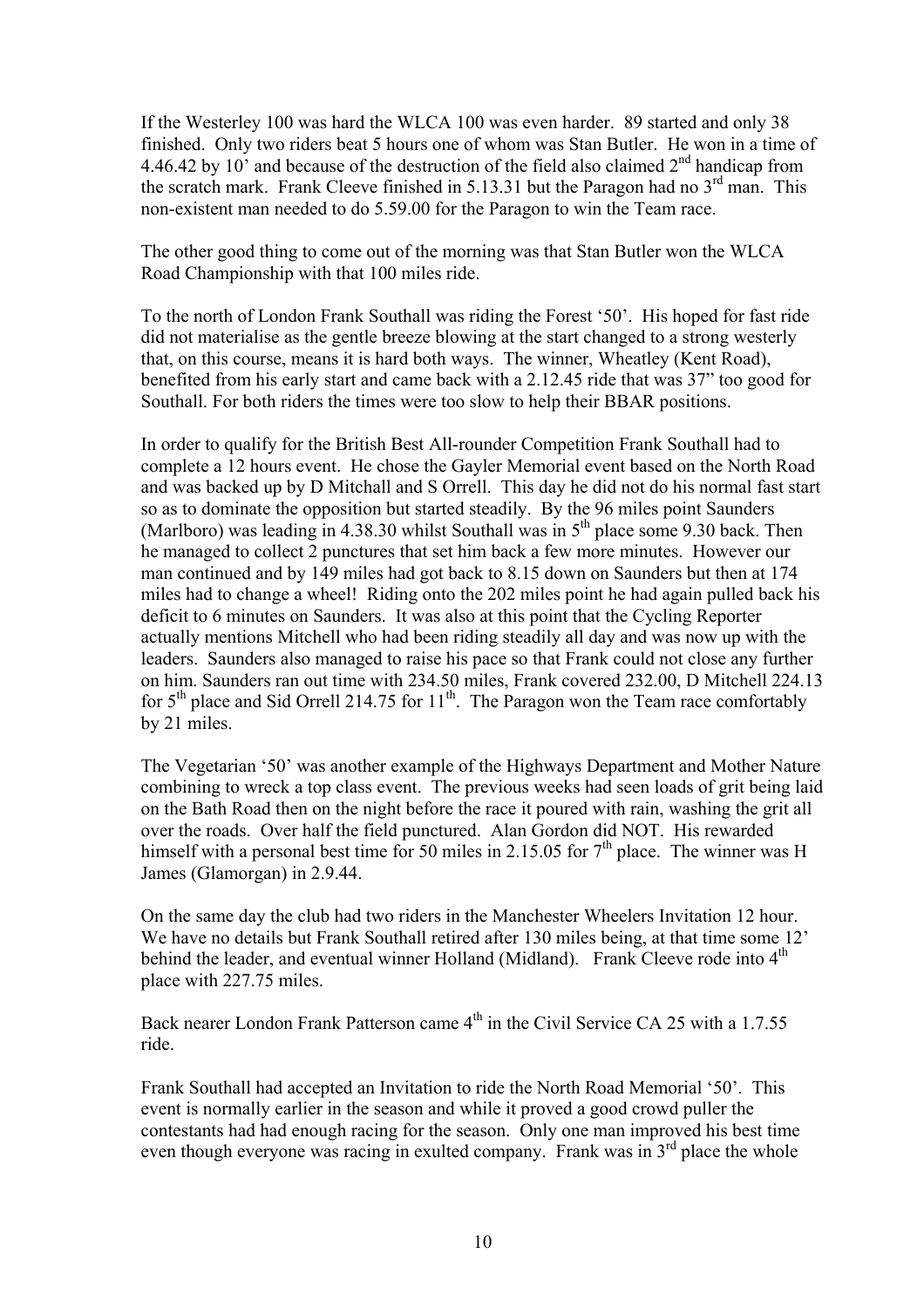way round and finished in 2.9.17 that was 1.57 behind the winner Ross (East Liverpool) and 1.01 behind Pickersgill (Raleigh)

The Mayne Cup had a fairly small field but Arthur Bristow took central stage. Not only did he provide the fastest time of 1.4.37 but this was over 2' clear of Sid Orrell and over 5' clear of  $3<sup>rd</sup>$  place man Don Allan. This is the one race where you can do fastest time AND collect the Handicap for the Cup is awarded on handicap times. Arthur did the double. His 1.4.37 was subject to a deduction of 2.30 giving him 1.2.07 that was 1.54 too good for Founder member and Vice President George Colget whose 7.30 allowance gave him a nett time of 1.4.01 and 2.56 better than F Sore (1.5.03).

The Open Event season finished with the Comet '25'. Frank Southall had dreamed of riding a 25-mile time trial in under 1 hour. Therefore great things were expected of Frank Southall in this, the last '25' of the season. Club tradition has it that he was catching Alan Gordon, who started 4' in front of him, when he punctured. Trying to dismount before he had stopped Frank fell awkwardly and decided to retire. If he had actually caught Alan and finished this would have given Frank that elusive '59' minute ride as Alan finished with a personal best of 1.3.52 for  $2<sup>nd</sup>$  place. Harvell (Poole Whs) won in 1.2.07 but as he was only 13" slower than Frank at the Turn would Frank have taken another 1.55 out of him on the way back into the wind? We shall never know but it is nice to dream! Away from the dreams and back to reality Stan Butler finished on a flat tyre to record  $1.5.03$  for  $6<sup>th</sup>$  place.

The number of Standard medals dropped a little with 16 Gold Centre Medals, awarded, 27 Silver and 18 Bronze.

At the end of the Season the Paragon were on top of the Cycling Time Trial World. Frank Southall had won the British Best All Rounder Competition for the 4<sup>th</sup> time; Stan Butler had come 2<sup>nd</sup> and Frank Cleeve 13<sup>th</sup> to win the Team Competition. The Paragon also had D Mitchell in  $23<sup>rd</sup>$  place, R Whitchurch in  $31<sup>st</sup>$  and Sid Orrell in  $40<sup>th</sup>$  and these three were placed  $5<sup>th</sup>$  in the Team Competition!

Frank Southall and Stan Butler held the 30, 50 and 100 mile Competition Records for Tandems, Frank Southall held Competition Records at 25 miles (1.00.59) and 100 miles (4.30.10) and the Norwood Paragon held Competition Team Records at 50 miles (6.30.45) and 100 miles (13.44.33).

To finish the season there were the Hill Climbs. D Mitchell came  $6<sup>th</sup>$  in the Catford event behind Hussey (Finsbury Park) in 2.06.6 to Hussey's 1.55.6. The Paragon collected 3<sup>rd</sup> Team award but we do not have the Result and are unaware who the other two riders could be.

This was, however, to be the end of an era. As Stan Butler wrote in his Scrapbook, "Frank Southall decided to turn Professional after 10 years racing as an amateur. Engaged to break records for Hercules Cycle Co. A great loss to the road racing fraternity, the Norwood Paragon and myself personally".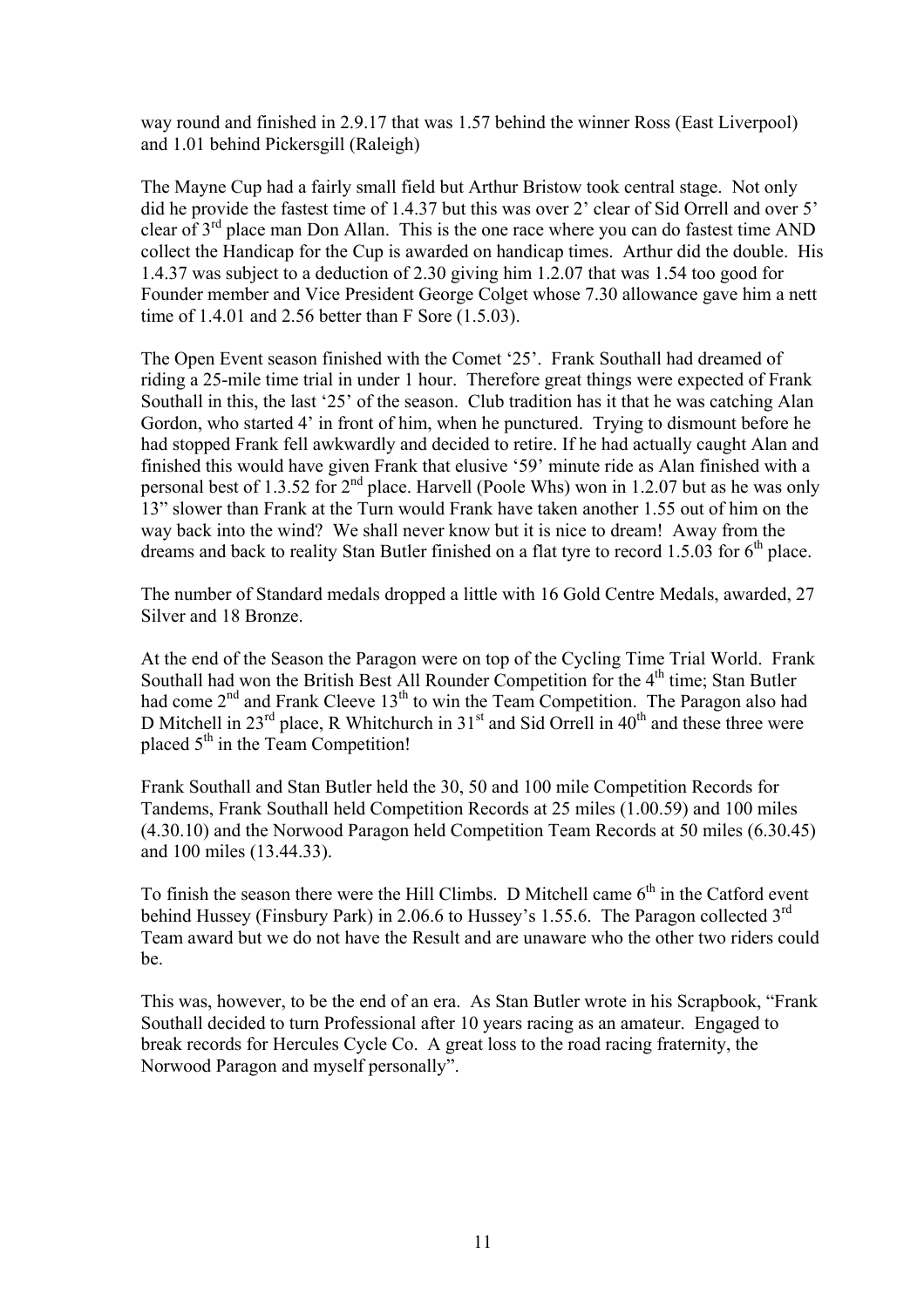## **Club Time Trial Results**

|                         | <b>Scratch Result</b> | 10 h/c   |                | <b>Handicap Result</b> |         |         |
|-------------------------|-----------------------|----------|----------------|------------------------|---------|---------|
|                         |                       | 12.3.33  |                |                        |         |         |
| 16                      | <b>Entries</b>        |          |                |                        |         |         |
| 13                      | <b>Starters</b>       |          |                |                        |         |         |
| 13                      | Finishers             |          |                |                        |         |         |
|                         |                       |          |                |                        |         |         |
| 1                       | Gordon A              | 27.50    | 1              | <b>Bristow A</b>       | 2.10    | 26.19   |
| $\overline{2}$          | <b>Bristow A</b>      | 28.29    | 2              | <b>Black T</b>         | 2.00    | 27.07   |
| 3                       | Orrell S              | 28.52    | 3              | Sore F                 | 2.15    | 27.17   |
| 4                       | <b>Black T</b>        | 29.07    | 4              | Hamilton J             | 1.45    | 27.42   |
| 5                       | Hamilton J            | 29.27    | 5              | Gordon A               | Scratch | 27.50   |
| 6                       | Sore F                | 29.32    | 6              | Orrell S               | 0.55    | 27.57   |
| 7                       | Willshire F           | 29.40    | 7              | Willshire F            | 0.55    | 28.45   |
| 8                       | Harland E             | 30.20    | 8              | Varlow K               | 2.30    | 29.15   |
| 9                       | Henn W                | 31.06    | 9              | Harland E              | 0.55    | 29.27   |
| 10                      | <b>Walker F</b>       | 31.08    | 10             | Henn W                 | 1.35    | 29.31   |
| 11                      | Varlow K              | 31.45    | 11             | <b>Walker F</b>        | 1.25    | 29.43   |
| 12                      | Woolley L             | 32.22    | 12             | Woolley L              | 2.15    | 30.07   |
| 13                      | Brash J               | 32.58    | 13             | Brash J                | 2.15    | 30.43   |
|                         |                       |          |                |                        |         |         |
|                         | <b>Scratch Result</b> | 50 h/c   |                | <b>Handicap Result</b> |         |         |
|                         |                       | 7.5.33   |                |                        |         |         |
| 14                      | Entries               |          |                |                        |         |         |
| 14                      | <b>Starters</b>       |          |                |                        |         |         |
| 8                       | Finishers             |          |                |                        |         |         |
|                         |                       |          |                |                        |         |         |
| 1                       | Orrell S              | 2.28.34  | 1              | Orrell S               | 5.00    | 2.23.34 |
| $\overline{2}$          | J Shaw                | 2.28.49  | $\overline{2}$ | J Shaw                 | 5.00    | 2.23.49 |
| 3                       | Cleeve $\overline{F}$ | 2.29.06  | 3              | Woolmer G              | 10.00   | 2.25.40 |
| 4                       | Woolmer G             | 2.35.40  | 4              | Varlow K               | 18.00   | 2.28.17 |
| 5                       | Hamilton J            | 2.38.00  | 5              | Hamilton J             | 9.00    | 2.29.00 |
| 6                       | Harland E             | 2.39.07  | 6              | Cleeve F               | Scratch | 2.29.06 |
| 7                       | <b>Black T</b>        | 2.42.00  | 7              | <b>Black T</b>         | 11.00   | 2.31.00 |
| 8                       | Varlow K              | 2.46.17  | 8              | Harland E              | 8.00    | 2.31.07 |
|                         |                       |          |                |                        |         |         |
|                         | <b>Scratch Result</b> | 25 h/cap |                | <b>Handicap Result</b> |         |         |
|                         |                       | 11.6.33  |                |                        |         |         |
| 20                      | Entries               |          |                |                        |         |         |
| 17                      | <b>Starters</b>       |          |                |                        |         |         |
| 16                      | Finishers             |          |                |                        |         |         |
|                         |                       |          |                |                        |         |         |
| 1                       | Dicks J               | 1.04.54  | 1              | Henn W                 | 5.00    | 1.02.40 |
| $\overline{\mathbf{c}}$ | Staplehurst E         | 1.05.10  | 2              | Dicks J                | 0.30    | 1.04.24 |
| 3                       | J Shaw                | 1.06.53  | 3              | Harland E              | 3.00    | 1.04.27 |
| 4                       | Harland E             | 1.07.27  | 4              | Staplehurst E          | 0.15    | 1.04.55 |
| 5                       | Henn W                | 1.07.40  | 5              | McCarthy T             | 5.00    | 1.05.01 |
| 6                       | Hamilton J            | 1.09.01  | 6              | Domoney W              | 5.15    | 1.05.03 |
| $\overline{7}$          | <b>Walker F</b>       | 1.09.55  | 7              | J Shaw                 | 1.30    | 1.05.23 |
| 8                       | Saggers W             | 1.09.58  | 8              | Walker F               | 4.30    | 1.05.25 |
| 9                       | McCarthy T            | 1.10.01  | 9              | Saggers W              | 4.00    | 1.05.58 |
| 10                      | Willshire F           | 1.10.13  | 10             | Brash J                | 5.45    | 1.05.59 |
| 11                      | Woolmer G             | 1.10.15  | 11             | Hamilton J             | 3.00    | 1.06.01 |
| 12                      | Domoney W             | 1.10.18  | 12             | Woolmer G              | 3.30    | 1.06.45 |
| 13                      | Brash J               | 1.11.44  | 13             | Brough W               | 5.30    | 1.06.45 |
| 14                      | Brough W              | 1.12.15  | 14             | Willshire F            | 3.00    | 1.07.13 |